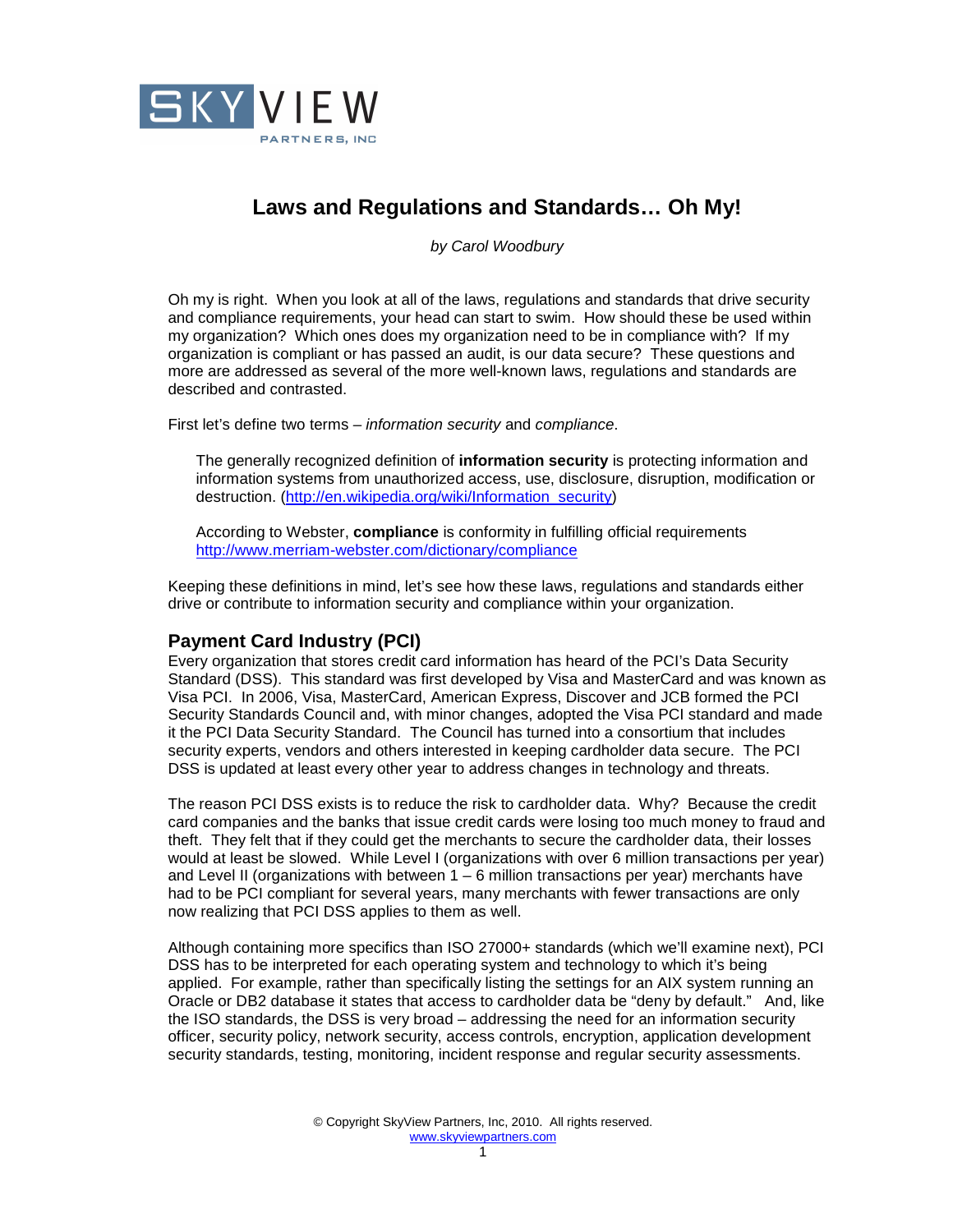

**How PCI DSS can be used**: Obviously, compliance with PCI DSS is a requirement of any organization that stores cardholder data – regardless of the organization's size, purpose or number of transactions. Should the PCI DSS be ignored if the organization doesn't store cardholder data? No. The PCI DSS provides a good example of one industry's view of security best practices. You may not follow all of the requirements, but it is a good reference point for all organizations.

#### **Is the data secure if the organization is PCI compliant?**

While compliance with PCI has caused card holder data in most organizations to be less vulnerable, several high-profile thefts (Hannaford and Heartland Systems) have shown that PCI compliance is not sufficient in all cases to ensure the security of cardholder data.

## **ISO 27000 Series**

These standards first started out as a British Standard – BS7799 to be exact. BS7799 was adopted by the International Standards Organization (ISO) www.iso.org as ISO17799. ISO17799 then became ISO 27001. ISO17799 was renamed to allow for the sequential numbering of more security-related standards being developed (27001 – 27006). These are now known as the 27000 series. The intent of the 27000 series is to establish a model for establishing, implementing, operating, monitoring, reviewing, maintaining and improving an Information Security Management System (ISMS).

These ISO standards place great emphasis on:

- the responsibilities of management and requirement for management involvement for a successful ISMS
- **finding the balance between too much security and not enough. For example, it** encourages expenditures to be meted out after appropriately weighing the risks to the business caused by the vulnerability against the likelihood of occurrence. The goal is to reduce the risk to an acceptable level.
- continual improvement. In other words, security management is not a one-time event. Security management is a process. Part of the ISO standard addresses the discovery of flaws and the need to continually seek ways to improve the security posture of the organization.

These security-related ISO standards provide broad and far-reaching guidance. ISO 27001 addresses all parts of the organization – security policy, organizing information security, asset management, human resources security, physical and environmental security, communications and operations management, access control, information systems acquisition, development and maintenance, information security incident management, business continuity management and compliance. Only 27001 and 27002 have been published. The others are placeholders for topics such as implementing an ISMS (27003), information security management and metrics (27004), information security risk management (27005) and guidelines for organizations offering accreditation (27006).

Because the ISO 27000 series is intended to provide guidance to every type of organization large or small, public or private, it doesn't address one specific type of data, such as cardholder data. Rather it recognizes and addresses the fact that information is an asset and needs to be secured according to its importance (value) to the organization.

The standards are written for all organizations. That's why you'll find it written as guidance rather than absolutes. About the most detailed you'll see as you read through the standards is for password use. PCI, for example, states that users must have "strong passwords" and goes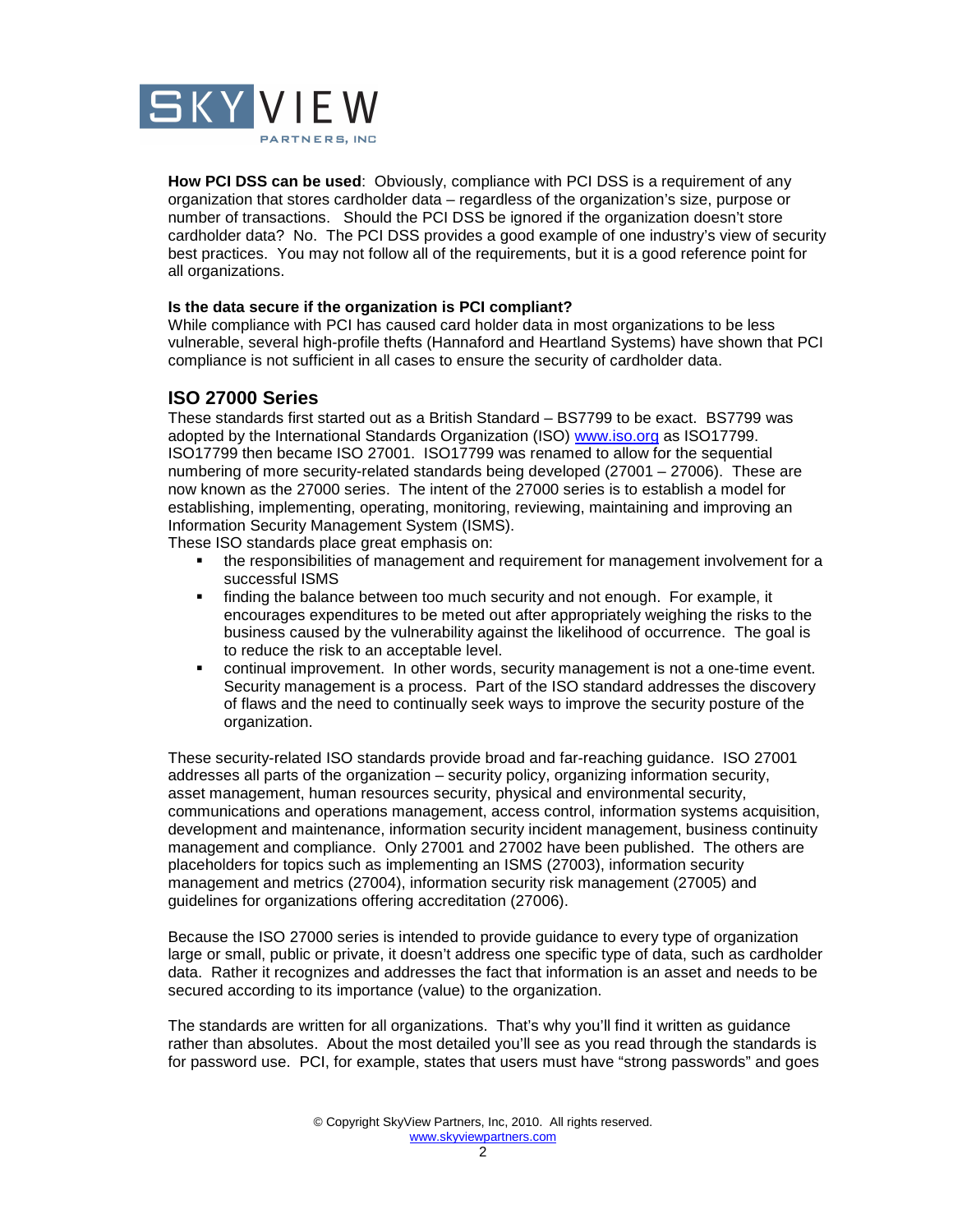

on to state the exact requirements (minimum length of 7 characters, require a digit, changed every 90 days, no default passwords) ISO's guidance is far more general:

Select quality passwords with sufficient minimum length which are:

1) easy to remember;

2) not based on anything somebody else could easily guess or obtain using person-related information, e.g. names, telephone numbers, and dates of birth etc.; 3) not vulnerable to dictionary attacks (i.e. do not consist of words included in dictionaries);

4) free of consecutive identical, all-numeric or all-alphabetic characters;

**How ISO 27000+ can be used:** ISO27000 series should be used as a model for assessing and implementing your organization's Information Security Management System. At a minimum, your organization's security policy and practices should be reviewed against these ISO standards when you perform your annual policy review to ensure you are addressing all applicable areas of the standard.

#### **Is the data secure if the organization is ISO compliant?**

Possibly. The purpose of the ISO 27000 series is to provide guidance on best practices for securing all aspects of your organization. Because of the breadth of the standards, organizations' data is likely to be at less vulnerable than organizations that aren't ISO compliant. However, part of the decision in determining how to secure data is based on the perceived risk to the data. If the perceived risk of a particular vulnerability is low and that assumption is wrong, the organization may technically have been ISO compliant but the data wasn't secure. In addition, the ISO standards are a bit dated (updates are expected soon.) So while your organization may be ISO compliant, unless you're keeping up with the latest technology and addressing their associated security vulnerabilities, your organization could be at risk.

#### **If an organization is ISO compliant are they PCI compliant?**

Possibly. It depends on how the ISO guidelines have been implemented and whether they meet the specific requirements of PCI. For example, ISO doesn't voice specific requirements for encrypting data and encryption key management, but PCI does.

## **Control Objectives for Information and related Technology** (**COBIT**)

COBIT is a set of best practices for Information Technology (IT) management. It was created by the Information Systems Audit and Control Association (ISACA), and the IT Governance Institute (ITGI) in 1996. COBIT is a methodology for evaluating and managing risk in the IT organization. It seeks to integrate this methodology into IT decisions, applying the same discipline (such as clear objectives and measureable benefits) as is applied to other areas of business. COBIT strives for appropriate governance and controls in organizations' IT departments. COBIT became popular when Sarbanes-Oxley audit requirements started to flow into IT organizations.

#### **If you follow COBIT, are your systems and data secure?**

Possibly. Anytime rigor and discipline is added to processes, there's less likelihood of missing something. So if your security policy is thorough and your COBIT process supports the requirements of your policy your organization has a better chance of having addressed the issues that may have caused a gap in your security scheme. For example, when IT is implementing a new technology or designing a new application, security can be an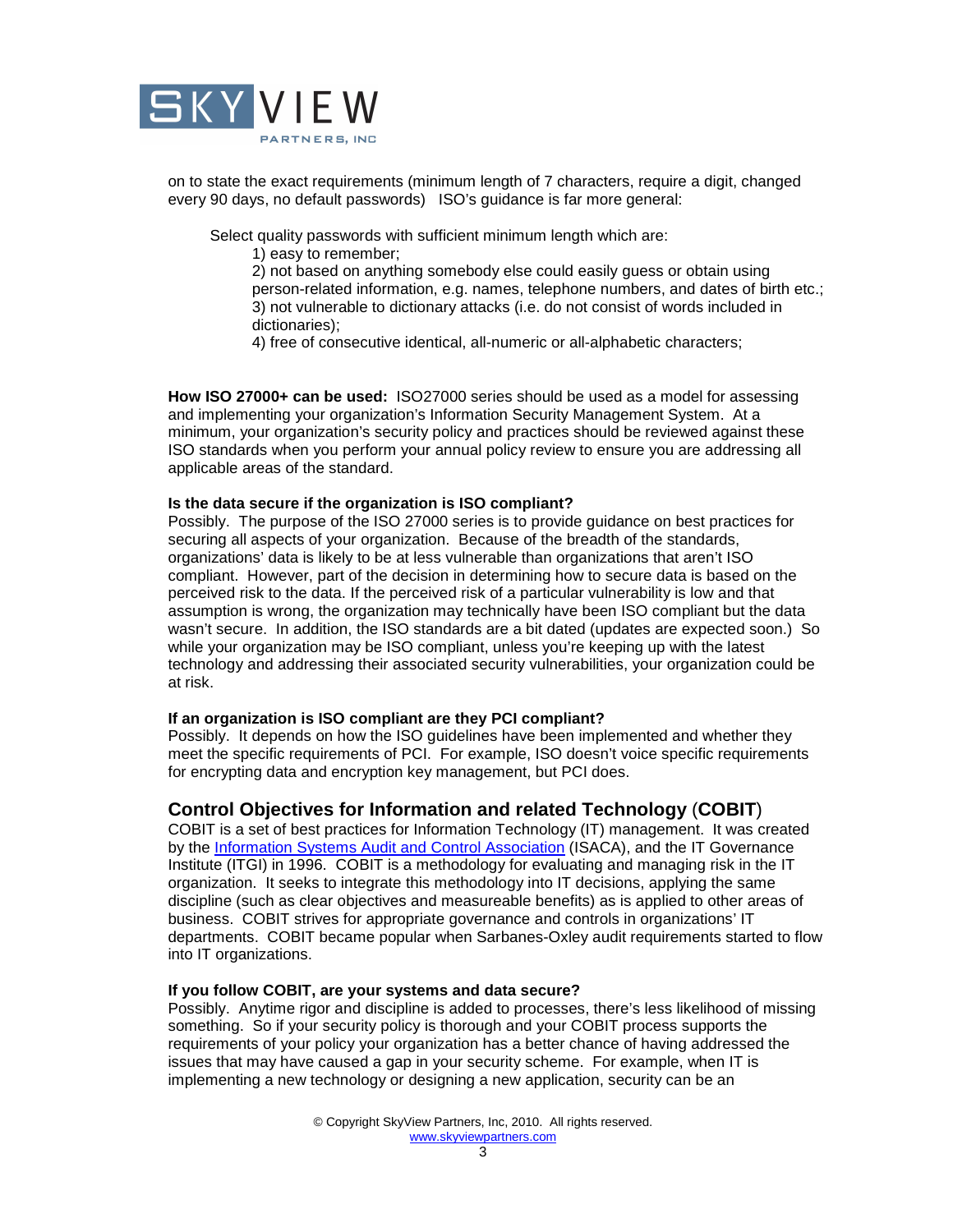

afterthought. Following a well-disciplined process that includes a review of the security implications of each project will help ensure security is not ignored. Then, following rigorous testing and implementation processes will ensure security remains in focus for the entire project.

#### **How COBIT can be used:**

Few organizations follow the entire COBIT process because it does add significant overhead to every decision; however, even if you don't implement all aspects of COBIT, it can be helpful for all organizations. If most IT organizations were honest with themselves, they'd admit that they could use more rigor in their processes. Reviewing the COBIT control objectives can help identify gaps in your current processes.

## **Sarbanes-Oxley Act (SOX)**

Of course everyone's heard about -and most of you have been affected by - the Sarbanes-Oxley Act. Japan even has its own version of SOX – fondly referred to as JSOX. SOX was enacted to make sure that there are sufficient controls and processes in place to ensure the corporate financial statements are accurate and reflect reality. Contrary to popular belief, SOX says absolutely nothing about IT security. However, it cannot be argued that the need for information security is at least heavily implied. How is that conclusion reached? Without proper access controls, data could be open to modification by unauthorized users. To ensure the integrity of the financial data, all databases used as input to the company's financial data must be set to a default access that allows no more than read-only access. And with the emphasis on separation of duties, a deny-by-default approach is the best way to ensure that only users with a business need to access the data can do so.

#### **If your organization passes a SOX audit, is the data secure?**

Since the purpose of a SOX audit is to ensure the integrity of the financial data, it's doubtful that the scope of the SOX audit is sufficient to ensure that the data is secure. Remember, integrity of data is achieved by ensuring no one but authorized users can modify the data. This implies read-only access. But some types of data, such as PII (Personally Identifiable Information) also need to be kept confidential. This implies preventing all access (deny by default) except to those users whose job responsibility requires access.

#### **If your organization passes a SOX audit, is your organization in compliance with COBIT?**

Not necessarily. As COBIT gained popularity during the height of the SOX compliance push, compliance with SOX - in some peoples' minds - became synonymous with being in compliance with COBIT. The other misconception is that you had to be in compliance with COBIT or follow COBIT to be in SOX compliance. Depending on what your SOX auditor felt was important, COBIT may have been a method used to help your organization come into and maintain SOX compliance. But COBIT is certainly not required by the Sarbanes-Oxley Act.

#### **What are the benefits of SOX?**

Despite the bad name SOX has attained in many IT departments, SOX has several benefits. One such benefit is that Sox has caused organizations to implement and document processes (such as change management) where none previously existed. In addition, the requirement for separation of duties causes more accountability throughout the organization.

## **Statement on Auditing Standards, No 70, Service Organizations (SAS70)**

One requirement that more organizations are talking about is a SAS70 audit. This standard is defined through the American Institute of Certified Public Accountants (AICPA) and has been in existence for some time. Its official title is "Reports on the Processing of Transactions by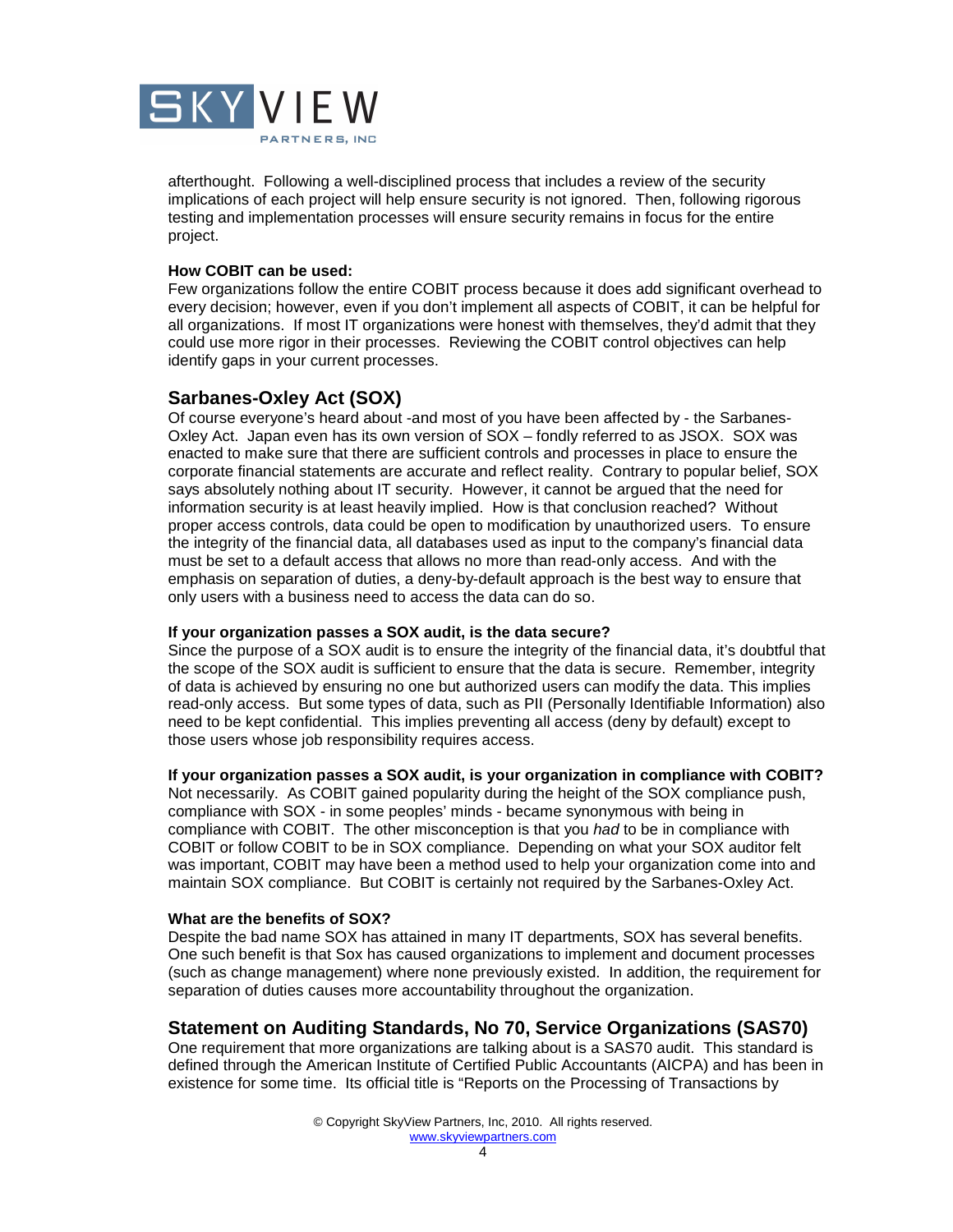

Service Organizations". SAS70 specifies audit requirements for organizations that either perform outsourced services or organizations that are using outsourced services. As more organizations outsource more services, the requirement for organizations to participate in a SAS70 audit grows. There are two aspects to a SAS70 audit. One is for the company using the outsourced service. They typically want a SAS70 audit to ensure that the internal controls within the outsourcer's organization are sufficient to ensure delivery of the service they're purchasing and that the outsourcer's internal controls support the requirements of their own internal controls. The other aspect of a SAS70 audit is for the outsourcer itself. They may be requested by their users to have a SAS70 audit of their internal controls to ensure that their policies and procedures represent the service they've said they're providing and that the policies and procedures were being followed.

#### **If an organization has passed a SAS70 audit, it is secure?**

Like SOX, the requirements for passing a SAS70 audit specify nothing specific about security requirements. While the requirement for good security practices may be implied by SAS70, (certainly, a good security scheme supports many of the SLAs outsourcers provide) it's really up to your organization's requirements of the outsourced service to impose security requirements on an outsourcer.

### **How a SAS70 audit can be used:**

If your organization is considering using an outsource service, requiring the outsourcer to pass a SAS70 audit is a good idea. If you are using an outsourced service, undergoing a SAS70 audit will help provide peace of mind that the requirements of your internal controls are supported by your outsourcer.

## **The impact of these laws, regulations and standards**

The impact of these and other laws, regulations, standards and audits is directly to your organization's security policy. Your organization's security policy should be developed and reviewed using the guidance and recommendations from the ISO 27000 standards as well as COBIT and address the requirements of all the laws and regulations with which your organization must comply. In addition, the policy should address the issues that are unique to your organization. Resist the temptation to have a security policy that is a generic template that could apply to any organization. In other words, make it meaningful for your organization so that it is an actual reflection of your organization's security requirements. Finally, it is essential that your policy be reviewed at least annually. Issues such as shifts in the organization's business plan and technology changes need to be considered for incorporation into the policy.

## **Bottom line**

What do you need to be in compliance with? Your organization's own security policy. While your policy will document your organization's security requirements, it's in the implementation of this policy that will determine whether your organization is in compliance.

Carol Woodbury is President and co-founder of SkyView Partners, a firm specializing in security administration and policy compliance software and services. Carol is the former Chief Engineering Manager for IBM AS/400 in Rochester, MN and has over 20 years' experience in the field of computer security Her third book, IBM i and i5/OS Security & Compliance: A Practical Guide is available from amazon.com. For more information about SkyView Partners' products and services, visit www.skyviewpartners.com or contact us at info@skyviewpartners.com.

> © Copyright SkyView Partners, Inc, 2010. All rights reserved. www.skyviewpartners.com